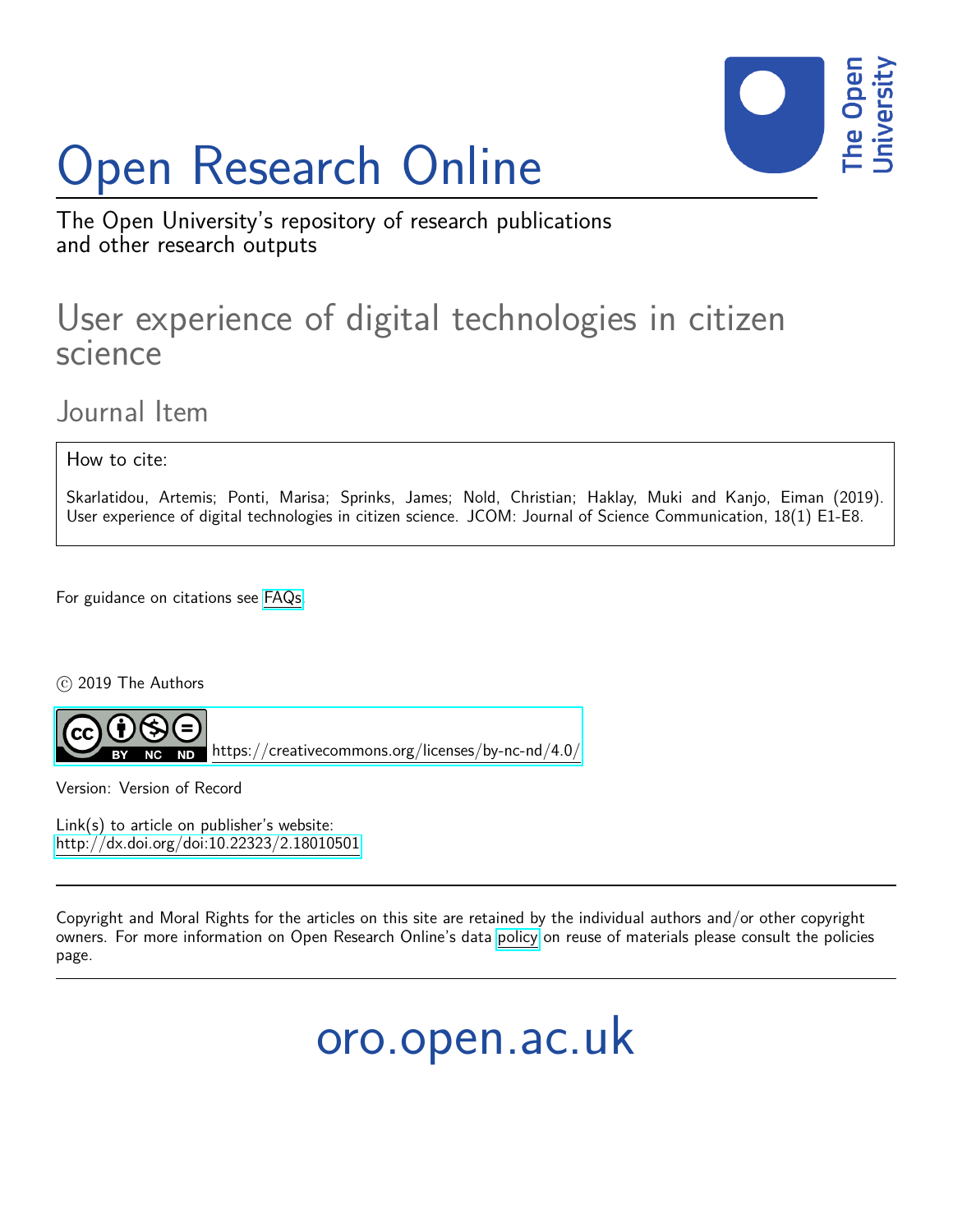|                 | <b>COM</b><br><b>USER EXPERIENCE OF DIGITAL TECHNOLOGIES IN</b><br><b>CITIZEN SCIENCE</b><br>User experience of digital technologies in citizen science                                                                                                                                                                                                                                                                                                                                                                                                                                                                                                                                                                                                                                                                                                                                                                                                                                                                                                                                                                                                                                                                                                                                                                                                                                                                                                                                                                           |
|-----------------|-----------------------------------------------------------------------------------------------------------------------------------------------------------------------------------------------------------------------------------------------------------------------------------------------------------------------------------------------------------------------------------------------------------------------------------------------------------------------------------------------------------------------------------------------------------------------------------------------------------------------------------------------------------------------------------------------------------------------------------------------------------------------------------------------------------------------------------------------------------------------------------------------------------------------------------------------------------------------------------------------------------------------------------------------------------------------------------------------------------------------------------------------------------------------------------------------------------------------------------------------------------------------------------------------------------------------------------------------------------------------------------------------------------------------------------------------------------------------------------------------------------------------------------|
|                 | Artemis Skarlatidou, Marisa Ponti, James Sprinks, Christian Nold,<br><b>Muki Haklay and Eiman Kanjo</b>                                                                                                                                                                                                                                                                                                                                                                                                                                                                                                                                                                                                                                                                                                                                                                                                                                                                                                                                                                                                                                                                                                                                                                                                                                                                                                                                                                                                                           |
| <b>Abstract</b> | The growing interest in citizen science has resulted in a new range of<br>digital tools that facilitate the interaction and communications between<br>citizens and scientists. Considering the ever increasing number of<br>applications that currently exist, it is surprising how little we know about<br>how volunteers interact with these technologies, what they expect from<br>them, and why these technologies succeed or fail. Aiming to address this<br>gap, JCOM organized this special issue on the role of User Experience<br>(UX) of digital technologies in citizen science which is the first to focus on<br>the qualities and impacts of interface and user design within citizen<br>science. Seven papers are included that highlight three key aspects of<br>user-focused research and methodological approaches. In the first<br>category, design standards, the authors explore the applicability of existing<br>standards, build and evaluate a set of guidelines to improve interactions<br>with citizen science applications. In the second, design methods,<br>methodological approaches for getting user feedback, analysing user<br>behaviour and exploring different interface designs modes are explored.<br>Finally, user experience in the physical and digital world explores<br>crossovers with other fields to improve our understanding of user<br>experiences and demonstrate how design choices not only influence digital<br>interactions but also shape interactions with the wider world. |
| <b>Keywords</b> | Citizen science                                                                                                                                                                                                                                                                                                                                                                                                                                                                                                                                                                                                                                                                                                                                                                                                                                                                                                                                                                                                                                                                                                                                                                                                                                                                                                                                                                                                                                                                                                                   |
| <b>DOI</b>      | https://doi.org/10.22323/2.18010501                                                                                                                                                                                                                                                                                                                                                                                                                                                                                                                                                                                                                                                                                                                                                                                                                                                                                                                                                                                                                                                                                                                                                                                                                                                                                                                                                                                                                                                                                               |
|                 | Submitted: 2nd January 2019<br>Accepted: 7th January 2019<br>Published: 17th January 2019                                                                                                                                                                                                                                                                                                                                                                                                                                                                                                                                                                                                                                                                                                                                                                                                                                                                                                                                                                                                                                                                                                                                                                                                                                                                                                                                                                                                                                         |

Citizen science involves the collaboration or partnership between professional scientists and amateurs, volunteers, and even scientists outside their prescribed role, who jointly take part in scientific endeavours. While citizen science as an activity has existed for centuries, it has recently gained momentum partly due to the growth and penetration of publicly accessible information and communication technologies (ICT). This has resulted in a whole range of new tools that facilitate the interaction and communications between citizens and scientists. Like social media, citizen science platforms are creating new configurations of people and issues that radically transform the way the environment is monitored and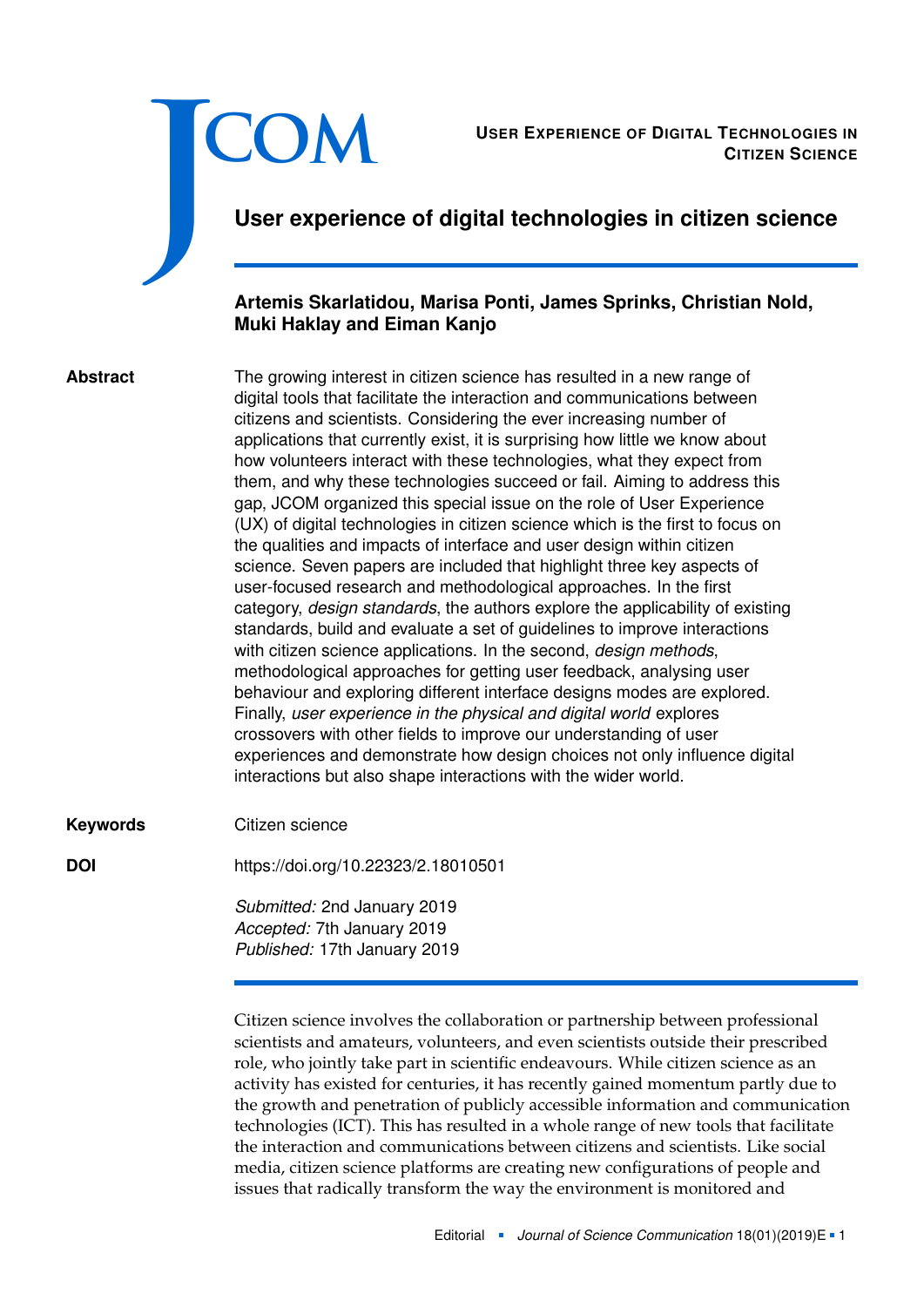challenge the status quo of scientific knowledge production and public deliberation. Yet, we know surprisingly little about how volunteers interact with these technologies, what they expect from them, and why these technologies succeed or fail. The aim of this special issue is, therefore, to advance our understanding and capture the state-of-the-art in research and practice regarding the user experience aspects of digital citizen science technologies.

In her 2016 paper 'Citizen Science: New Research Challenges for Human-Computer Interaction', Jenny Preece states that *"HCI [Human-Computer Interaction] researchers can empower citizen scientists to dramatically increase what they do and how they do it"* [Preece, [2016,](#page-6-0) p. 585] and argues that HCI is a critical part of citizen science. Yet in citizen science, digital technologies are often developed without HCI principles and methodologies in mind. Thus, it is not surprising that many citizen science applications fail or cause problems for researcher and users. These problems can impact adoption, continuous participation, data quality, and other aspects.

This special issue consists of seven papers and represents one of the first coordinated attempts to examine the qualities and impacts of interface and user design within citizen science. The needs and experiences of users, participants and volunteers require much attention when designing the infrastructures that underpin citizen science projects. These texts illustrate that there are important lessons to be learnt from user interactions with citizen science technologies that need to be more communicated across the HCI design and citizen science communities, so that we can better understand user needs and create successful projects. This special issue highlights three key components that should guide the design of citizen science: design standards, design methods and participant experiences. These three categories are explored in the next sections.

**Design standards** Standards have traditionally been used in product development to impose amongst others compatibility, interoperability and for ensuring public health and safety. An increasing number of standards have an HCI focus and attempt to promote good practice principles across user interface design, usability assurance, usability and software quality and the human-centred design process [Bevan, [2009\]](#page-6-1). While these have been fundamental building blocks in the design and development of many interfaces, in citizen science the main reference with respect to standards has been about data recording, collection and sharing protocols [see Hecker et al., [2018\]](#page-6-2).

> In their paper, Robert Houghton and co-authors [Houghton et al., [2019\]](#page-6-3) make reference to BS ISO 27500:2016 *"The human-centred organisation"* standard, which highlights the importance of socio-technical infrastructures and context to support the design of a citizen science project. This paper is therefore a step towards demonstrating the importance of human-centred design practices towards a technical audience. The standard includes a set of principles that highlight the importance of usability and accessibility; concepts that despite their popularity in the broader digital space are less prevalent in citizen science especially as components of the broader socio-technical system, rather than as individual pieces. In this way, the standard overlaps with the ethos of citizen science in terms of promoting openness, trustworthiness, social responsibility and might encourage a focus on these elements. The authors show how design and interaction can be improved at different levels; e.g. from considering human perception and cognition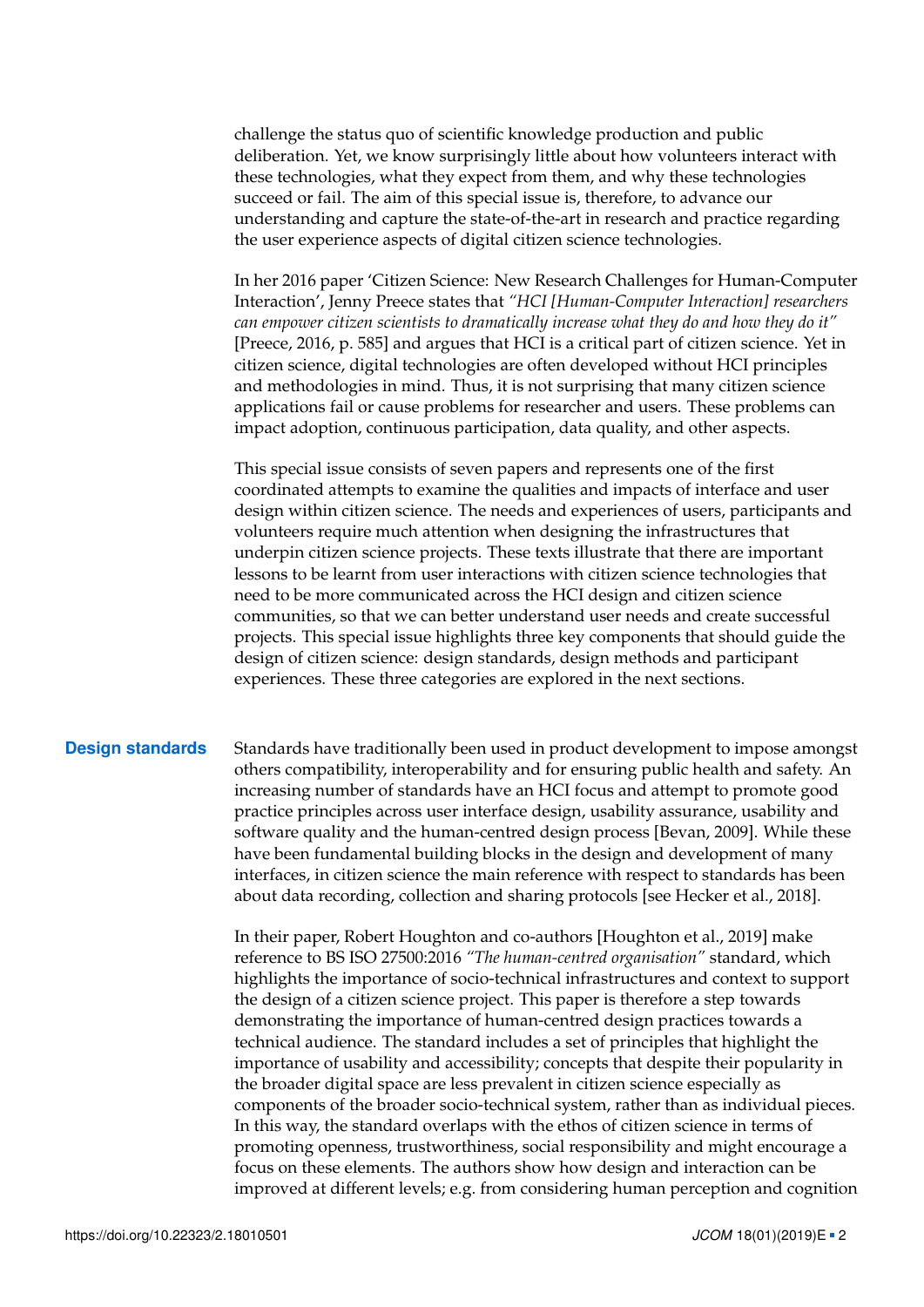aspects in the way tasks are designed, to improve usability through user-centred design that involves users at all stages of project development.

The second paper in this category, by Artemis Skarlatidou and co-authors [Skarlatidou et al., [2019\]](#page-6-4) takes a pragmatic approach to develop and evaluate a set of guidelines for supporting interface design of citizen science applications. It emphasises *"a lack of detailed analysis of volunteers' needs and requirements, common usability mistakes and the kinds of user experiences that citizen science applications generate"*. Given the increasing development of applications for mobile devices and platforms that involve citizen scientists, this analysis is timely.

In the HCI community, 'user experience' attempts to capture end-user needs and their requirements and incorporate them into the development of new or existing technologies [Garrett, [2011\]](#page-6-5). Through a systematic literature review Skarlatidou and co-authors explore published research that discusses user and design issues for environmental citizen science applications. They synthesise this knowledge to build and evaluate a set of design guidelines. The significance of design guidelines in HCI is well-established and can help citizen science scientists and practitioners incorporate fundamental principles [e.g. see Jennett and Cox, [2014\]](#page-6-6) into their designs and evaluate the user experiences generated by their applications.

**Design methods** Robert Houghton and his co-authors make the argument that usability and accessibility should be strategic objectives in a user-centric design and development process for citizen science. They mention methodological approaches such as eye-tracking, qualitative interviews, usability testing with think aloud and quantitative data such as performance metrics. Yet, Ulrike Sturm and Martin Tscholl's paper [Sturm and Tscholl, [2019\]](#page-7-0) highlights important limitation of these methods. Although they are effective at uncovering usability issues, their applicability in specific citizen science scenarios may be problematic, especially if specific functionalities (e.g. data collection audio recordings) cannot be fully evaluated even in lab-based user-testing sessions.

> User-centred design (UCD) is one of the most popular approaches in HCI and despite being limited there are some examples which demonstrate how it is used in citizen science [e.g. Kim et al., [2011;](#page-6-7) Newman et al., [2010\]](#page-6-8) for the development of user-friendly applications. Nevertheless, there are fewer examples to demonstrate how this can be done in an agile context, which has been subject of extensive discussion in HCI [McInerney and Maurer, [2005\]](#page-6-9). Ulrike Sturm and Martin Tscholl explore UCD in an agile context and focus on the role of user feedback, which is a feature that within the context of citizen science has not received enough attention. This study is a step in this direction; it provides insight into the relevance of different feedback types at different stages of product development. The authors observe three types of feedback; a general type of feedback — mostly in terms of answering general satisfaction questions; contributory user feedback — which provides a deeper insight into usability problems and error reports; and co-creational user feedback — which is more reflective in terms of usability and other interaction issues and which can provide suggestions for overcoming barriers and better design of features. Robert Houghton and his co-authors make the assumption that *"giving too early access to a project might be seen as wasting an opportunity if elements are not right the first time"*. Nevertheless, Strum and Tscholl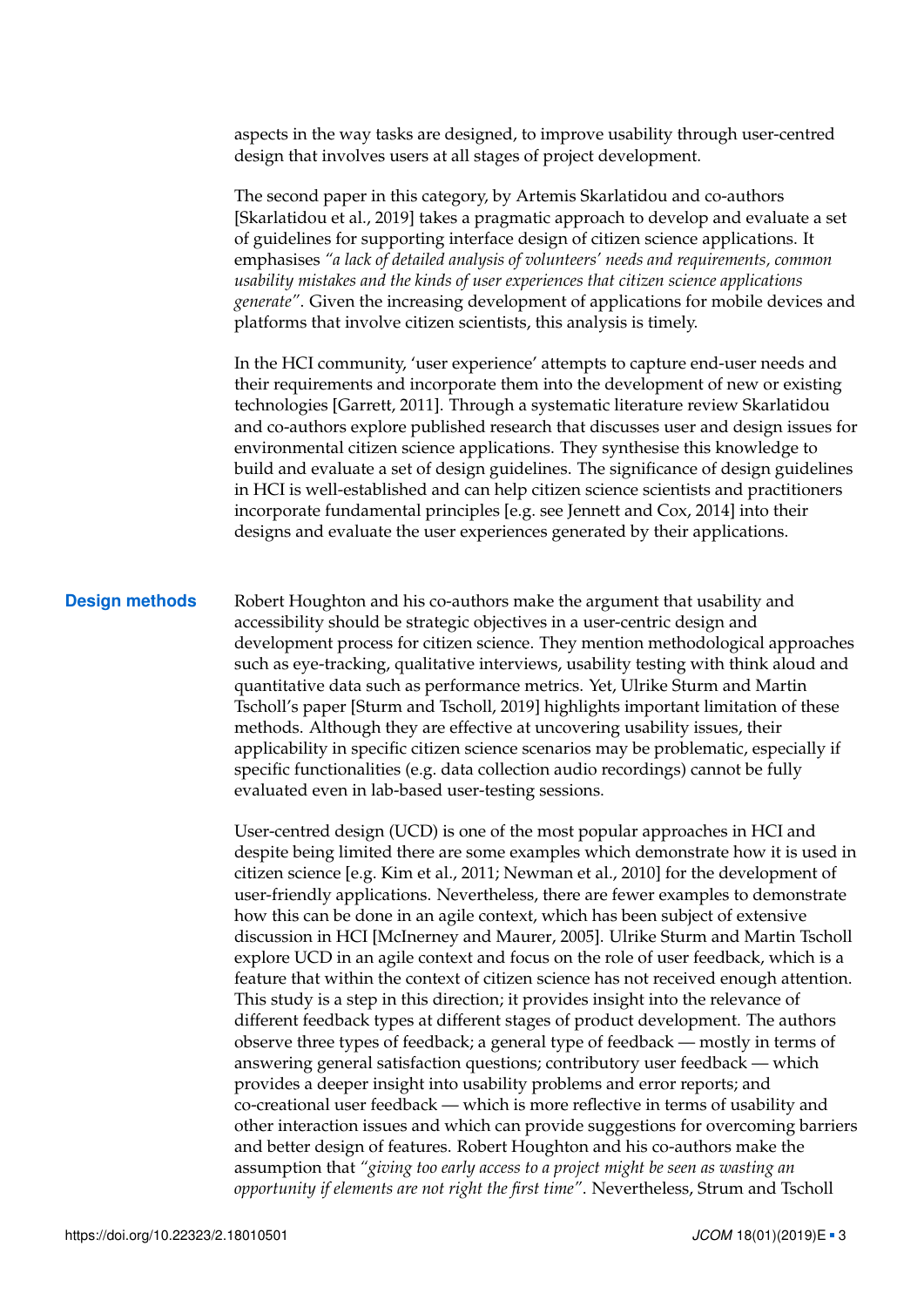provide the first evidence that early access co-creational user feedback can lead to a better understanding of what users think of market competitors, their needs and additional user audiences. Exploiting this knowledge early in the project design is undoubtedly a valuable source of information.

Helen Spiers and her co-authors [Spiers et al., [2019\]](#page-7-1) take a different approach to explore user issues and volunteer behaviour in virtual citizen science projects. Zooniverse is perhaps the most widely-studied platform in the citizen science community, and the authors suggest that with 63 projects it is *"the most comprehensive collection of online citizen science project data gathered to date"*. While a virtual citizen science platform provides the tools to set up an online project and reach a pool of volunteers, this does not necessarily ensure a consistent user experience across its projects. In their analysis, they observe heterogeneity across projects, along with differences when considering specific domains. The authors suggest that controlling the release of data over time creates a 'gamified' aspect which may support volunteer retainment. Nevertheless, this approach may have other design implications that can limit the project to a smaller group of volunteers, sacrificing inclusivity and volunteer diversity for an increase in classification rate. This raises questions about balancing scientific aims with social and ethical responsibilities towards the volunteer community and questions the position of citizen science in this regard.

Gamification is another area which is widely used in citizen science to reach new audiences, for providing a fun user experience and for sustaining engagement. In their paper, Artemis Skarlatidou and co-authors touch on gamification and provide a relevant design guideline for this feature. In addition, Thomas Muender and his co-authors [Muender et al., [2019\]](#page-6-10) describe a case which explores the usability of gamification features, user preference and enjoyment in a well-structured, within-subjects experiment. They take into account; e.g. actual usability, in terms of completion times; perceived attention and spatial presence and; subjective measures for enjoyment and frustration. Although the results do not significantly favour one input mode over the other, the authors conclude that multi-touch interfaces may promote — for tasks which involve guided rigid body manipulations — accuracy and enable the completion of the task in fewer moves.

### **User experiences in the digital and physical world**

An interesting angle for studying user experience is taken by Liz Dowthwaite and James Sprinks [Dowthwaite and Sprinks, [2019\]](#page-6-11) who examine the 'professional-amateur' divide in citizen science and compare it with the creative domain of webcomics. The authors argue that the mechanisms of online citizen science have narrowed the professional-amateur divide and citizen science is not the only domain that has had this influence in its online practices. Via the comparison with webcomics, they highlight three areas: mutual acknowledgement — the perceived value of professional and amateurs in the community; infrastructural support — services made available online that were previously only available to professionals; and platform specialisation — the use of specialised tools and websites. While attribution has already been tested in citizen science, the comparison with webcomics highlights the suggestion of recognising individual contribution such as the provision of tailored individual feedback mechanisms on performance and impact to make citizen scientists feel more involved with the process. While this might happen more frequently 'offline' when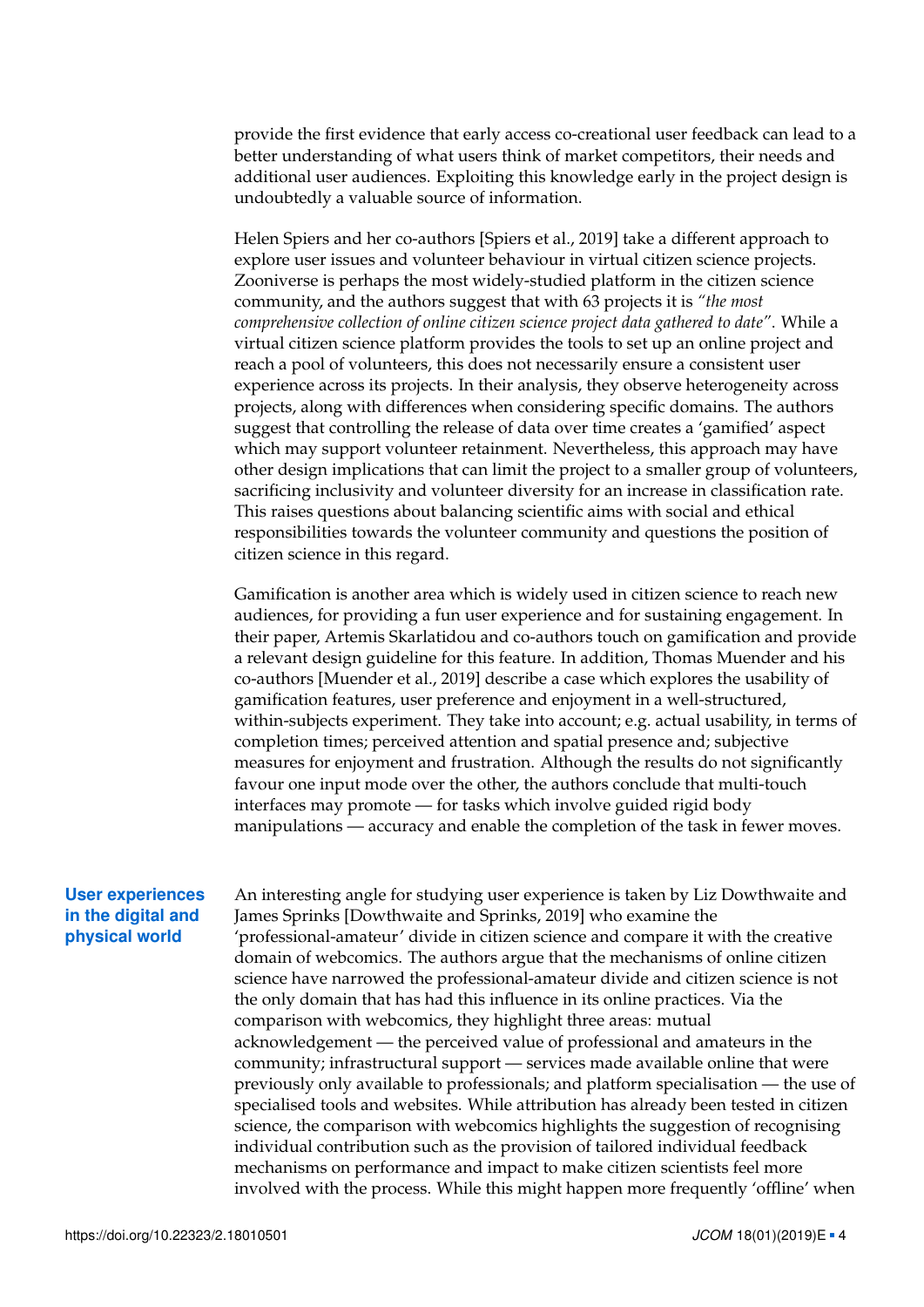professionals and volunteers have a direct relationship it is rare to observe online. It is simple design solutions like this one that as the authors argue, have the potential to blur barriers to professional practice and improve the user experience.

The design of the technologies of citizen science can take a powerful role in shaping the affective and embodied experience of participants and their relationship with the environment. Nirwan Sharma and his co-authors [Sharma et al., [2019\]](#page-6-12) offer the important perspective that citizen science is not just a means for extracting data points from participants but can be used to stimulate affective encounters with nature for "*cultivating non-binary ontologies of nature*". The paper shows that citizen science projects create complicated 'nature experiences' that are facilitated by the research tools and involve both human and non-human species. In the paper, the physical act of using a camera to photograph bees becomes a way of learning to relate to bees as fellow garden users and develop a relationship with them. For a HCI perspective, this paper highlights that the design of the scientific research apparatus is critical for defining and enabling the participant's experience. Good design in citizen science not only enables better scientific data but also allows participants to build novel relationships with the natural world as a living entity. In this way Sharma and his co-authors illustrate that citizen science can be respectful and sensitive to different kinds of knowledge and bridge disciplines and epistemologies. Alongside other emerging research [Nold, [2017\]](#page-6-13), the paper points towards new forms of citizen science that can work with fields such as Science and Technology studies to build platforms for the co-production of knowledge between scientists and broader publics.

The special issue presents a collection of papers that aim to improve our knowledge of how users interact with citizen science technologies and to subsequently initiate a more in-depth discussion around UX design and user issues in citizen science, which will eventually bridge knowledge and expertise from various fields. We hope that the papers will inspire researchers, developers and citizen science practitioners to reflect more on their experiences and share their anecdotal evidence of the kind of user experiences their applications create, and the key lessons learned; presenting their unique contextual characteristics and disciplinary insights.

**Acknowledgments** We would like to thank everyone who contributed in this special issue, especially the authors who submitted their manuscripts. All papers presented have been peer reviewed by at least two reviewers and each paper has undergone at least one revision after receiving extensive comments. We would therefore like to thank all the reviewers for their efforts in providing useful feedback to the authors, but we would also like to thank all other reviewers who provided feedback to the more than 40 submissions that were made in this special issue. We would also like to thank for its support the European Union's COST Action CA15212 on Citizen Science to promote creativity, scientific literacy, and innovation throughout Europe. This project has received funding from the European Research Council (ERC) under the Horizon 2020 research and innovation programme (Grant agreement No. 694767).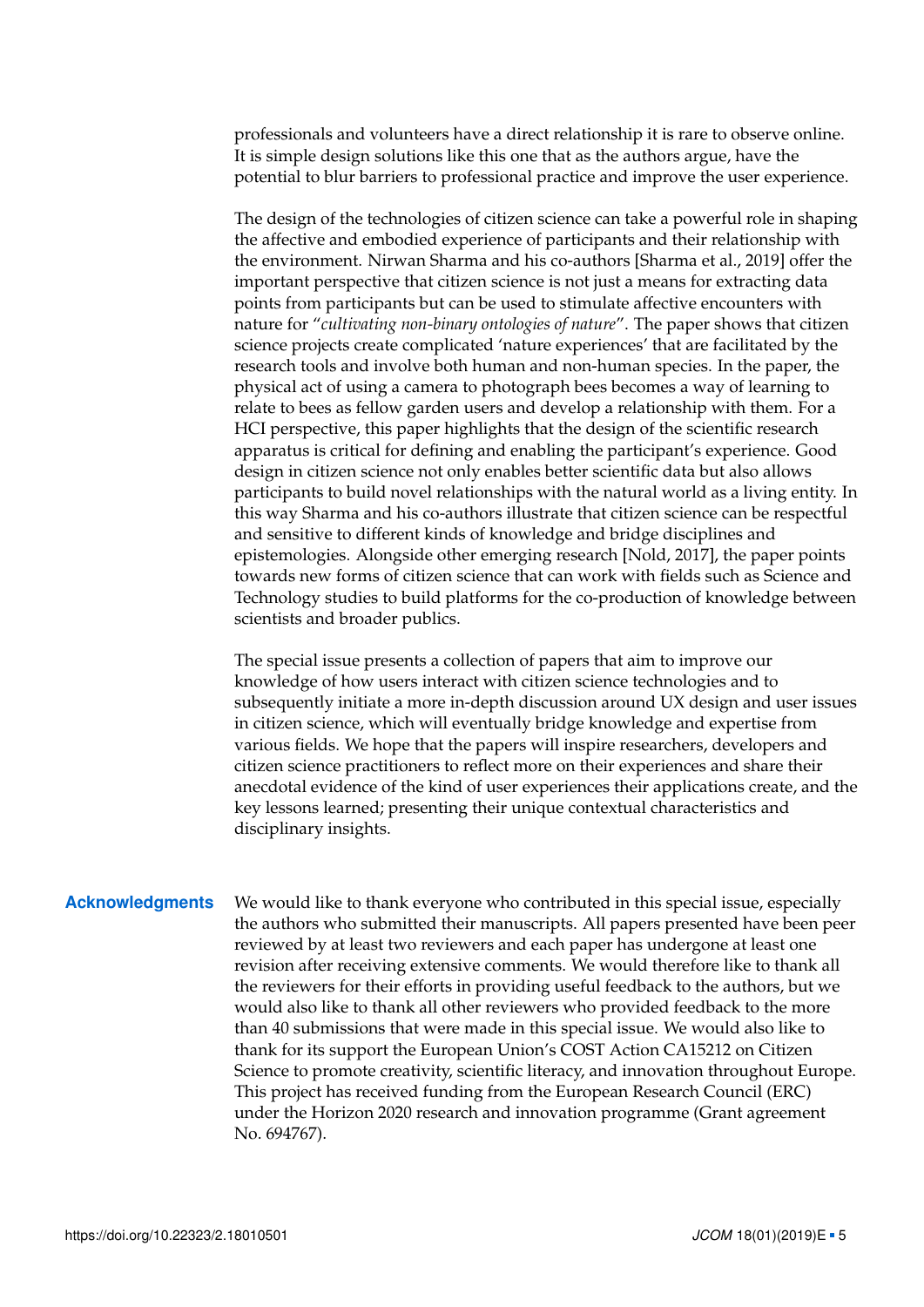- <span id="page-6-13"></span><span id="page-6-12"></span><span id="page-6-11"></span><span id="page-6-10"></span><span id="page-6-9"></span><span id="page-6-8"></span><span id="page-6-7"></span><span id="page-6-6"></span><span id="page-6-5"></span><span id="page-6-4"></span><span id="page-6-3"></span><span id="page-6-2"></span><span id="page-6-1"></span><span id="page-6-0"></span>**References** Bevan, N. (2009). 'International standards for usability should be more widely used'. *Journal of Usability Studies* 4 (3), pp. 107–113.
	- Dowthwaite, L. and Sprinks, J. (2019). 'Citizen science and the professional-amateur divide: lessons from differing online practices'. *JCOM* 18 (01), A06. <https://doi.org/10.22323/2.18010206>.
	- Garrett, J. (2011). The elements of user experience: user-centred design for the web and beyond. 2nd ed. Berkeley, CA, U.S.A.: New Riders publishing.
	- Hecker, S., Haklay, M., Bowser, A., Makuch, Z., Vogel, J. and Bonn, A. (2018). Citizen science: innovation in open science, society and policy. London, U.K.: UCL Press.
	- Houghton, R., Sprinks, J., Wardlaw, J., Bamford, S. and Marsh, S. (2019). 'A sociotechnical system approach to virtual citizen science: an application of BS ISO 27500:2016'. *JCOM* 18 (01), A01. <https://doi.org/10.22323/2.18010201>.
	- Jennett, C. and Cox, A. L. (2014). 'Eight guidelines for designing virtual citizen science projects'. In: HCOMP '14 (Pittsburgh, PA, U.S.A. 2nd–4th November 2014), pp. 16–17. URL: [https://www.aaai.org/ocs/index.php/HCOMP/HCOMP14](https://www.aaai.org/ocs/index.php/HCOMP/HCOMP14/paper/view/9261) [/paper/view/9261](https://www.aaai.org/ocs/index.php/HCOMP/HCOMP14/paper/view/9261).
	- Kim, S., Robson, C., Zimmerman, T., Pierce, J. and Haber, E. M. (2011). 'Creek watch: pairing usefulness and usability for successful citizen science'. In: *Proceedings of the 2011 annual conference on Human factors in computing systems — CHI '11* (Vancouver, BC, Canada, 7th–12th May 2011), pp. 2125–2134. <https://doi.org/10.1145/1978942.1979251>.
	- McInerney, P. and Maurer, F. (2005). 'UCD in agile projects: dream team or odd couple?' *Interactions* 12 (6), pp. 19–23. <https://doi.org/10.1145/1096554.1096556>.
	- Muender, T., Gulani, S., Westendorf, L., Verish, C., Malaka, R., Shaer, O. and Cooper, S. (2019). 'Comparison of mouse and multi-touch for protein structure manipulation in a citizen science game interface'. *JCOM* 18 (01), A05. <https://doi.org/10.22323/2.18010205>.
	- Newman, G., Zimmerman, D., Crall, A., Laituri, M., Graham, J. and Stapel, L. (2010). 'User-friendly web mapping: lessons from a citizen science website'. *International Journal of Geographical Information Science* 24 (12), pp. 1851–1869. <https://doi.org/10.1080/13658816.2010.490532>.
	- Nold, C. (2017). 'Device studies of participatory sensing: ontological politics and design interventions'. Doctoral thesis. London, U.K.: University College London.
	- Preece, J. (2016). 'Citizen science: new research challenges for human-computer interaction'. *International Journal of Human-Computer Interaction* 32 (8), pp. 585–612. <https://doi.org/10.1080/10447318.2016.1194153>.
	- Sharma, N., Greaves, S., Siddharthan, A., Anderson, H., Robinson, A., Colucci-Gray, L., Wibowo, A., Bostock, H., Salisbury, A., Roberts, S., Slawson, D. and van der Wal, R. (2019). 'From citizen science to citizen action: analysing the potential for a digital platform to cultivate different ontologies of nature'. *JCOM* 18 (01), A07. <https://doi.org/10.22323/2.18010207>.
	- Skarlatidou, A., Hamilton, A., Vitos, M. and Haklay, M. (2019). 'What do volunteers want from citizen science technologies? A systematic literature review and best practice guidelines'. *JCOM* 18 (01), A02. <https://doi.org/10.22323/2.18010202>.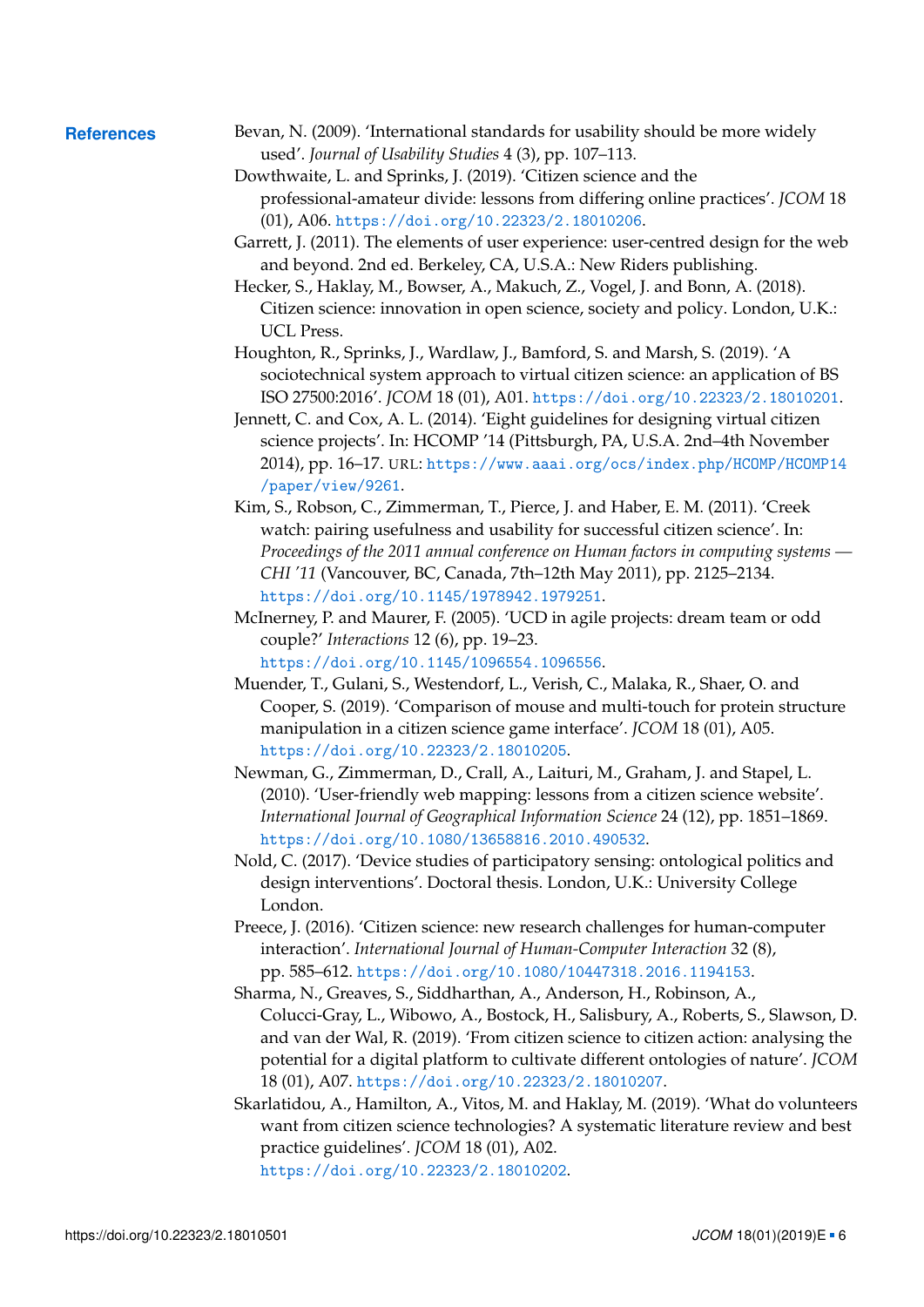- <span id="page-7-1"></span>Spiers, H., Swanson, A., Fortson, L., Simmons, B., Trouille, L., Blickhan, S. and Lintott, C. (2019). 'Everyone counts? Design considerations in online citizen science'. *JCOM* 18 (01), A04. <https://doi.org/10.22323/2.18010204>.
- <span id="page-7-0"></span>Sturm, U. and Tscholl, M. (2019). 'The role of digital feedback in a user centred development process in citizen science'. *JCOM* 18 (01), A03. <https://doi.org/10.22323/2.18010203>.

**Authors** Artemis Skarlatidou is a senior research associate in the Extreme Citizen Science group at University College London. She is chairing WG4 'Enhance the role of citizen science for civil society' of the COST Action to 'promote creativity, scientific literacy, and innovation throughout Europe' and she is a co-chair of the International Cartographic Association Commission on Use, User and Usability Issues. Her research interests include usability, user experience and interface design of geographic interfaces and she also is interested in risk communication and trust design for technologies which are used to support public engagement and participation in various contexts. E-mail: [a.skarlatidou@ucl.ac.uk.](mailto:a.skarlatidou@ucl.ac.uk)

> Marisa Ponti is Assistant Professor at the Department of Applied Information Technology at the University of Gothenburg in Sweden. She was Vice-Chair of the COST Action to promote creativity, scientific literacy, and innovation throughout Europe before taking a position as a Scientific Project Officer at the EU DG Joint Research Centre. Her main research interests include the study of Games with a Purpose to solve scientific problems and contribute to social causes. However, her focus is not restricted to games and she is interested in the use of digital technologies to support processes of co-production and co-creation. E-mail: [marisa.ponti@ait.gu.se.](mailto:marisa.ponti@ait.gu.se)

James Sprinks is a Research Associate in the Medical Design Research Group at Nottingham Trent University, based within the faculty of Science and Technology. His research considers how citizen science platforms can be designed and implemented to both ensure that the data generated is in a usable format and scientifically robust, while still maintaining a user experience that results in volunteers enjoying and learning from the process. This process encompasses elements of science communication, remote sensing, Human-Computer Interaction, GIS, ergonomics and human factors research. E-mail: [james.sprinks@ntu.ac.uk.](mailto:james.sprinks@ntu.ac.uk)

Christian Nold is an artist, designer and researcher who builds participatory technologies for collective representation. He is a Research Associate in the Department of Geography at UCL, coordinating the large-scale European 'DITOs' citizen science project. In the last decade he created public art projects such as the widely acclaimed 'Bio Mapping', 'Emotion Mapping' and 'Bijlmer Euro' projects, which were staged with thousands of participants across the world. He wrote and edited Emotional Cartography: Technologies of the Self, (2009) The Internet of People for a Post-Oil World (2011) and Autopsy of an Island Currency (2014). His PhD explored the ontological politics of participatory sensing and the potential of design interventions. E-mail: [christian@softhook.com.](mailto:christian@softhook.com)